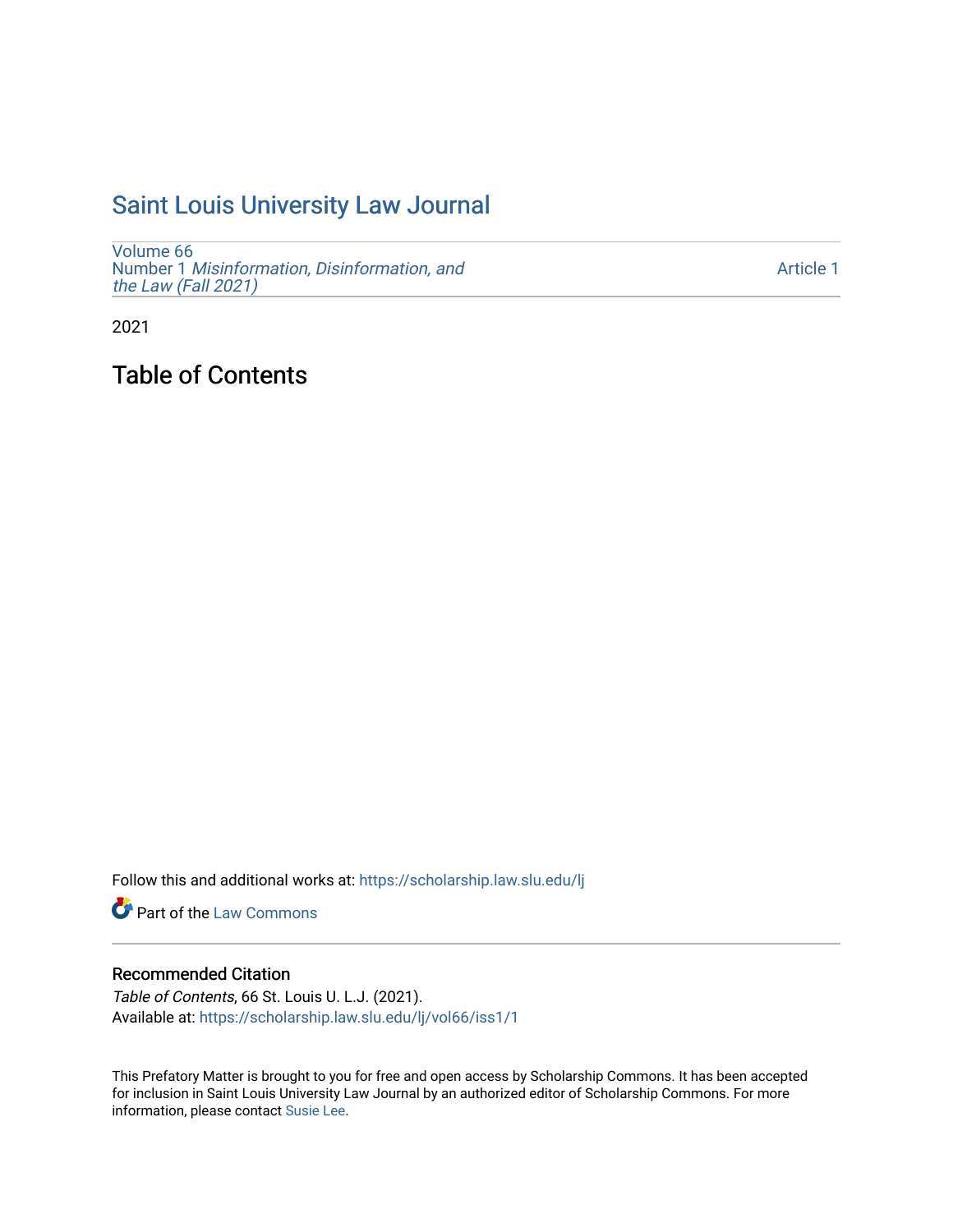# **SAINT LOUIS UNIVERSITY LAW JOURNAL**

| Vol. 66, No. 1 |  |  |  |
|----------------|--|--|--|
|----------------|--|--|--|

**Vol. 66, No. 1 FALL 2021**

#### **TABLE OF CONTENTS**

## **MISINFORMATION, DISINFORMATION, AND THE LAW**

| HUMAN RIGHTS AND DISINFORMATION                       |              |
|-------------------------------------------------------|--------------|
| <b>UNDER THE TRUMP ADMINISTRATION:</b>                |              |
| THE COMMISSION ON UNALIENABLE                         |              |
|                                                       | $\mathbf{1}$ |
| A FOIA FOR FACEBOOK: MEANINGFUL                       |              |
| <b>TRANSPARENCY FOR ONLINE</b>                        |              |
|                                                       | 49           |
| CENSORSHIP IS SO LAST CENTURY:                        |              |
| THERAPEUTIC PRODUCTS,                                 |              |
| PROPAGANDA, AND COMPELLED                             |              |
|                                                       | 79           |
| FAKE NEWS & INTERNATIONAL                             |              |
|                                                       | 99           |
| TAKING AIM AT "FAKE NEWS": BRAZIL'S                   |              |
| <b>LEGISLATIVE AGENDA FOR</b>                         |              |
|                                                       | 115          |
| STOP ELECTRONIC AMPLIFICATION OF LIES  David L. Sloss | 129          |
| <b>MANIPULATING DISCLOSURE: CREATIVE</b>              |              |
| <b>COMPLIANCE IN THE ISRAELI</b>                      |              |
|                                                       |              |